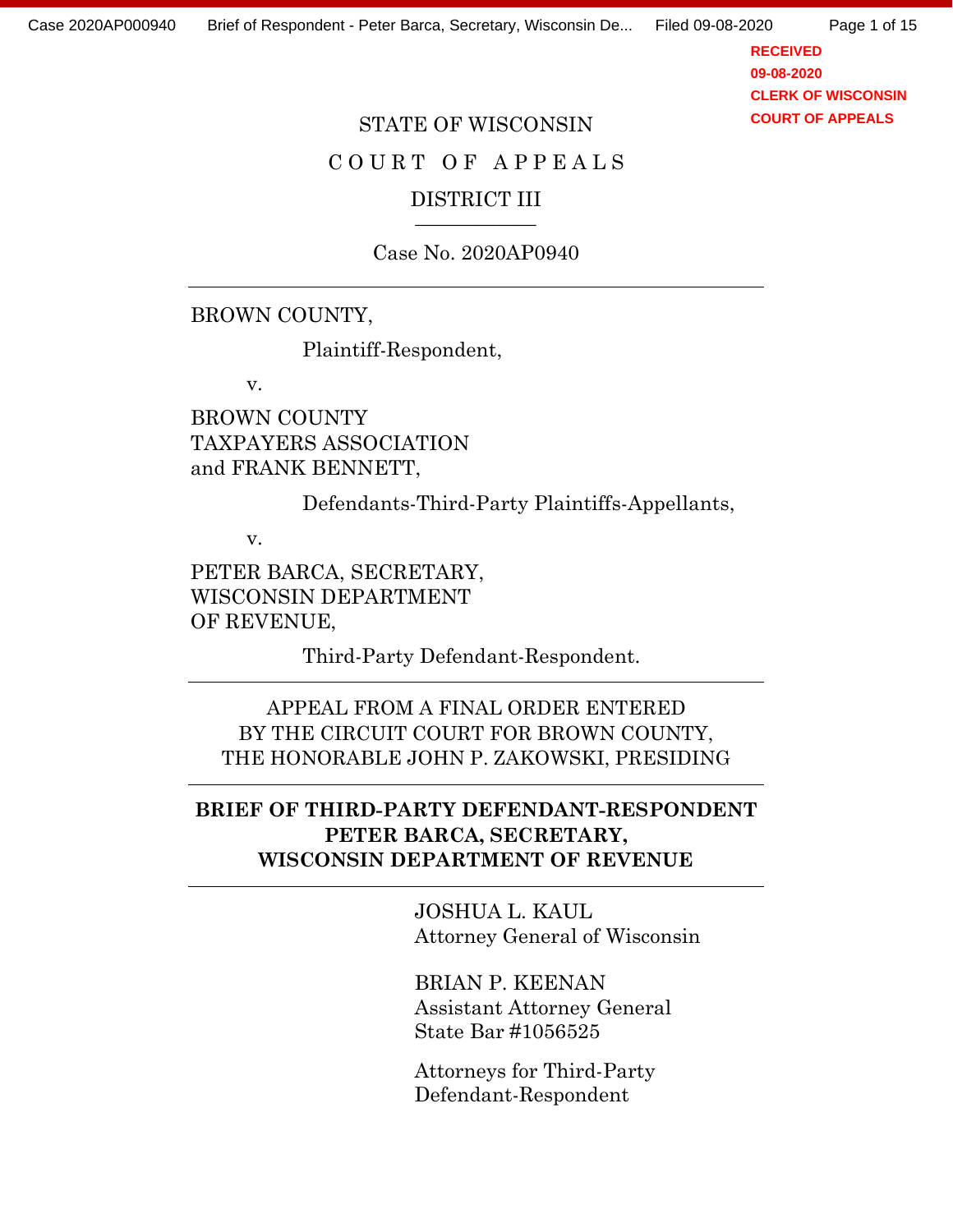Wisconsin Department of Justice Post Office Box 7857 Madison, Wisconsin 53707-7857 (608) 266-0020 (608) 294-2907 (Fax) keenanbp@doj.state.wi.us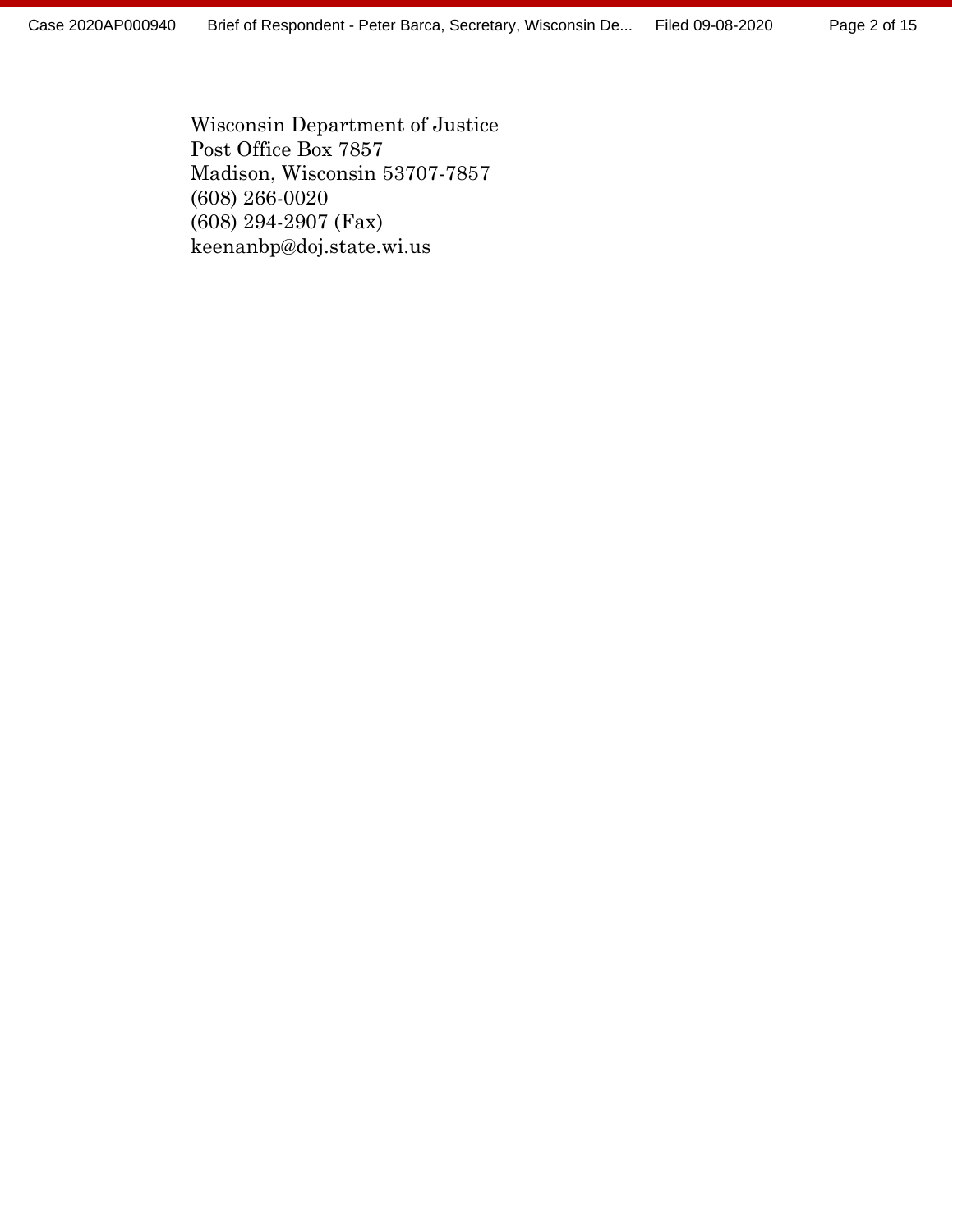# **TABLE OF CONTENTS**

| Page                                                                                                            |  |  |
|-----------------------------------------------------------------------------------------------------------------|--|--|
|                                                                                                                 |  |  |
| STATEMENT ON ORAL ARGUMENT AND                                                                                  |  |  |
|                                                                                                                 |  |  |
| Ι.<br>Statutes governing county sales and                                                                       |  |  |
| II.<br>Department's role in<br>The<br>administering the county sales and                                        |  |  |
| Reporting and payment of the<br>A.                                                                              |  |  |
| <b>B.</b>                                                                                                       |  |  |
| $\mathcal{C}$ .<br>Procedures for sales and use                                                                 |  |  |
| III.                                                                                                            |  |  |
|                                                                                                                 |  |  |
| I.<br>An injunction against collection of<br>the tax may not be the appropriate                                 |  |  |
| II.<br>The Department would need time to<br>halt the administration of the<br>Brown County sales and use tax in |  |  |
|                                                                                                                 |  |  |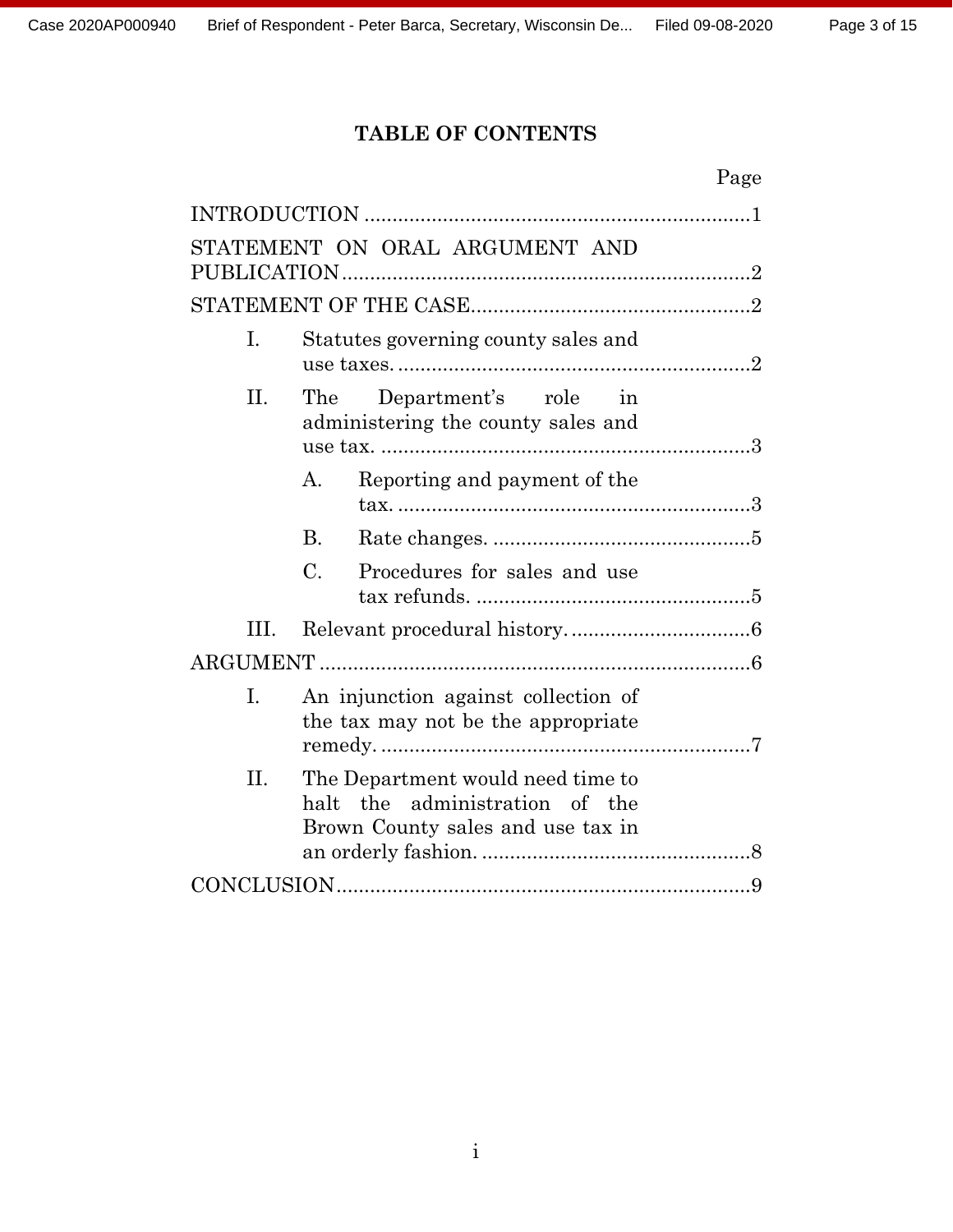# Page

# TABLE OF AUTHORITIES

# Case

| Sunnyside Feed Co. v. City of Portage, |  |
|----------------------------------------|--|
|                                        |  |

# **Statutes**

# Regulation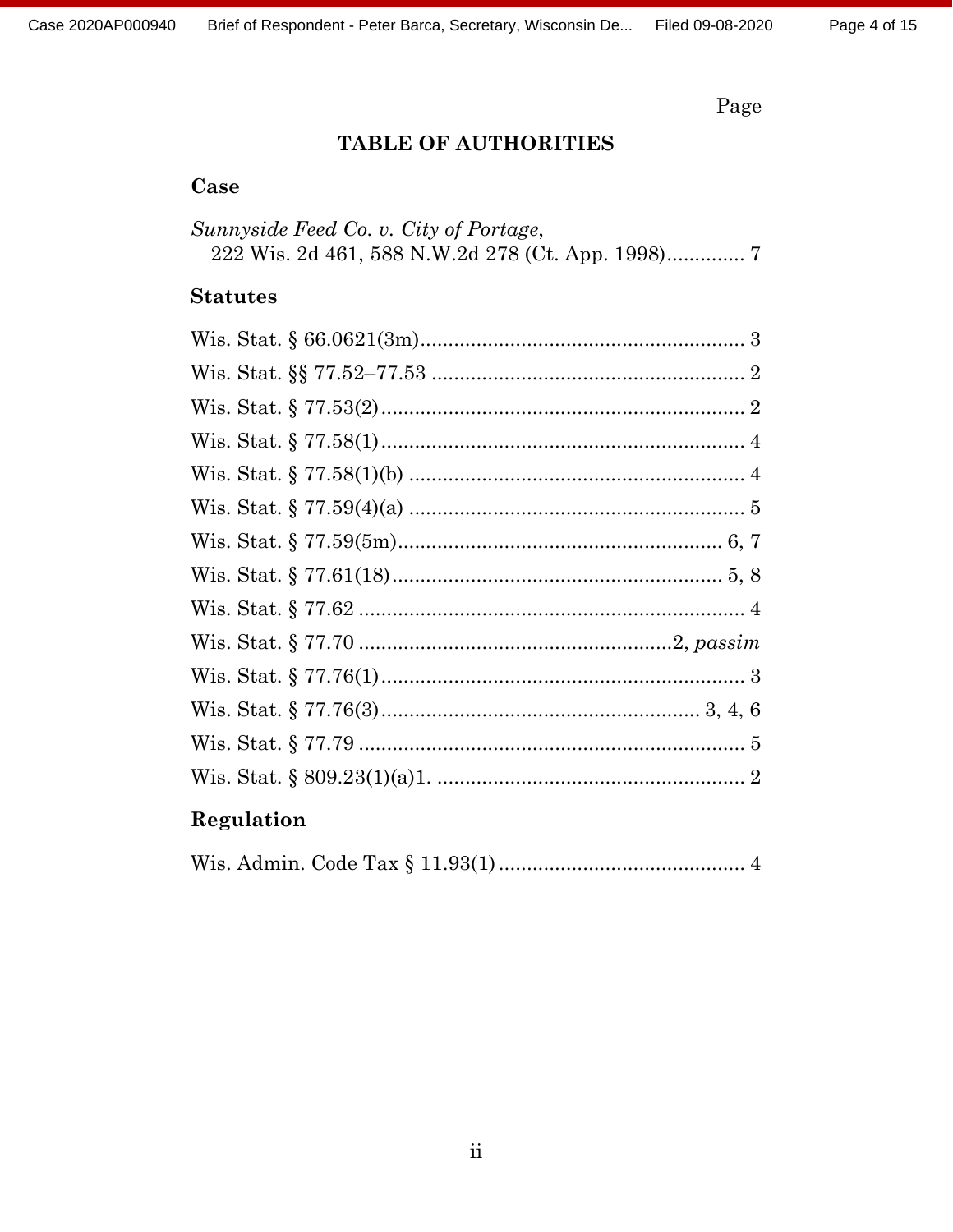#### **INTRODUCTION**

This case concerns the validity of a Brown County sales and use tax. Plaintiff-Respondent Brown County brought a declaratory judgment action seeking a ruling that the tax was legal. Defendants-Appellants Brown County Taxpayers Association and Frank Bennett (collectively "BCTA") alleged that the tax was illegal. BCTA brought Peter Barca, in his official capacity as Secretary of the Wisconsin Department of Revenue ("the Department"), into this case because the Department administers local sales taxes like Brown County's. BCTA sought an injunction preventing the Department from enforcing the Brown County sales and use tax. The circuit court, however, ruled for Brown County.

Secretary Barca takes no position on the substantive issue presented in this appeal: whether Brown County's sales and use tax complies with state law. Instead, the Department has concerns about the potential remedy, should Brown County's tax be found to violate state law. As an initial matter, it is not clear that an injunction against collection of the tax is the appropriate remedy. BCTA alleges the tax violates state law because of the way the proceeds are used, not that Brown County has no authority to enact the tax. As a result, a court could order Brown County to spend the proceeds in a particular way rather than enjoin the enforcement of the tax. And this question may be best answered by the circuit court on remand, rather than this Court in the first instance. But should this Court hold that the tax violates state law and remand the case to the circuit court to enter an injunction, the Department would need at least 30 to 60 days to allow it to inform retailers to stop collecting the tax and retailers to reprogram their software to stop collection of the tax from their customers.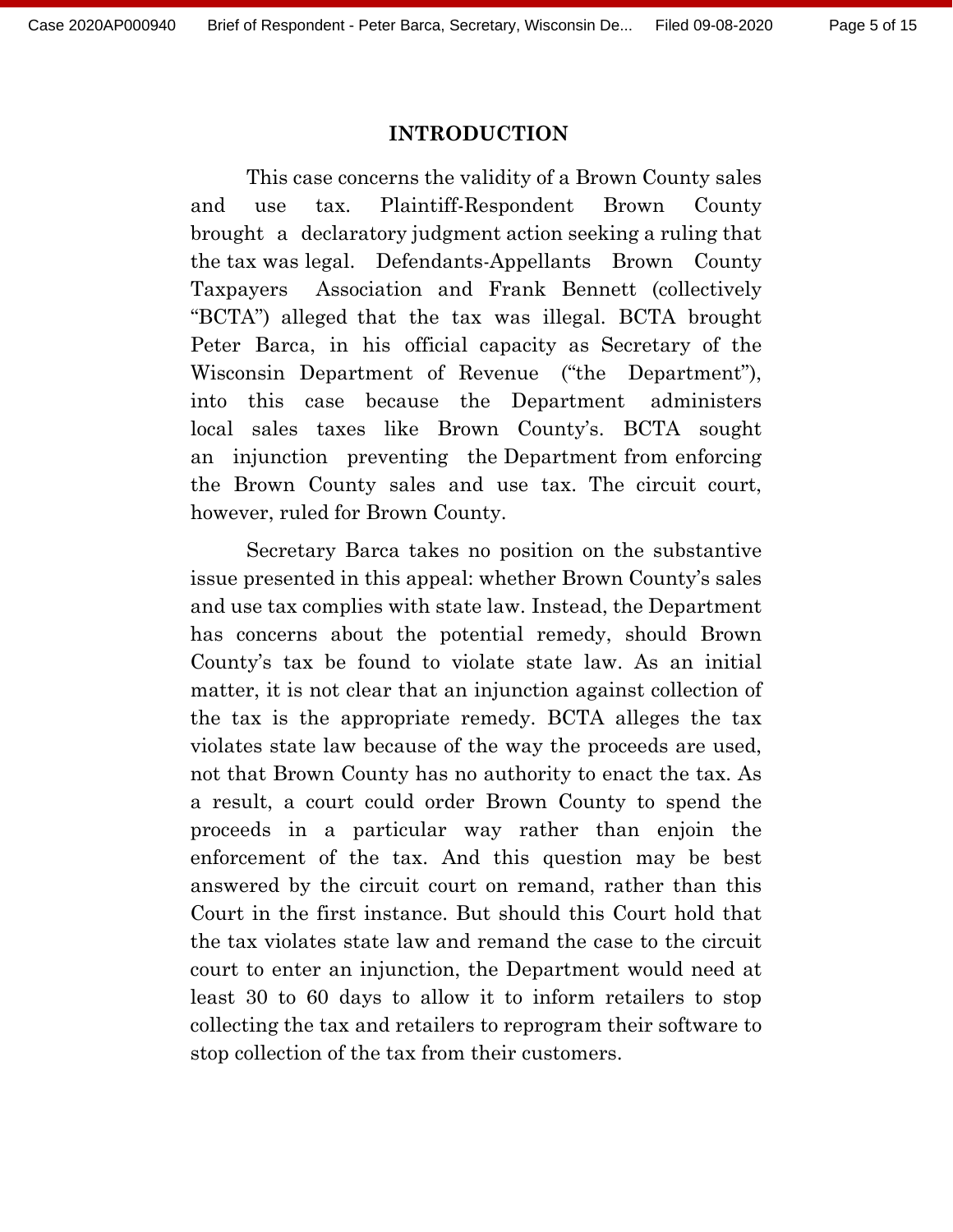### **STATEMENT ON ORAL ARGUMENT AND PUBLICATION**

Oral argument is not necessary because the case can be resolved on the briefs. Secretary Barca agrees that the opinion should be published because there are no cases addressing the proper interpretation of Wis. Stat. § 77.70. *See* Wis. Stat.  $§ 809.23(1)(a)1.$ 

#### **STATEMENT OF THE CASE**

In order to provide context to the Court on potential issues with a remedy, Secretary Barca's statement of the case covers the statutory scheme for county sales and uses taxes and the Department's administration of those taxes. Because Secretary Barca takes no position on the merits of the issue presented, this brief discusses the underling facts of the case only to the extent necessary to understand the potential issues with a remedy.

### **I. Statutes governing county sales and use taxes.**

State law provides that a county may enact a sales and use tax of 0.5%. Wis. Stat. § 77.70. The tax is referred to as a "sales and use tax" because it applies to both the sale of particular goods and services—the sales tax—as well as the use or consumption of those goods and services—the use tax. *See* Wis. Stat. §§ 77.52–77.53. Goods and services are only taxed once; the use tax is not owed if the retailer pays the sales tax. Wis. Stat. § 77.53(2).

When Brown County enacted its ordinance in May 2017, the statute authorizing the county sales and use tax provided:

Any county desiring to impose county sales and use taxes under this subchapter may do so by the adoption of an ordinance, stating its purpose and referring to this subchapter. The rate of the tax imposed under this section is 0.5 percent of the sales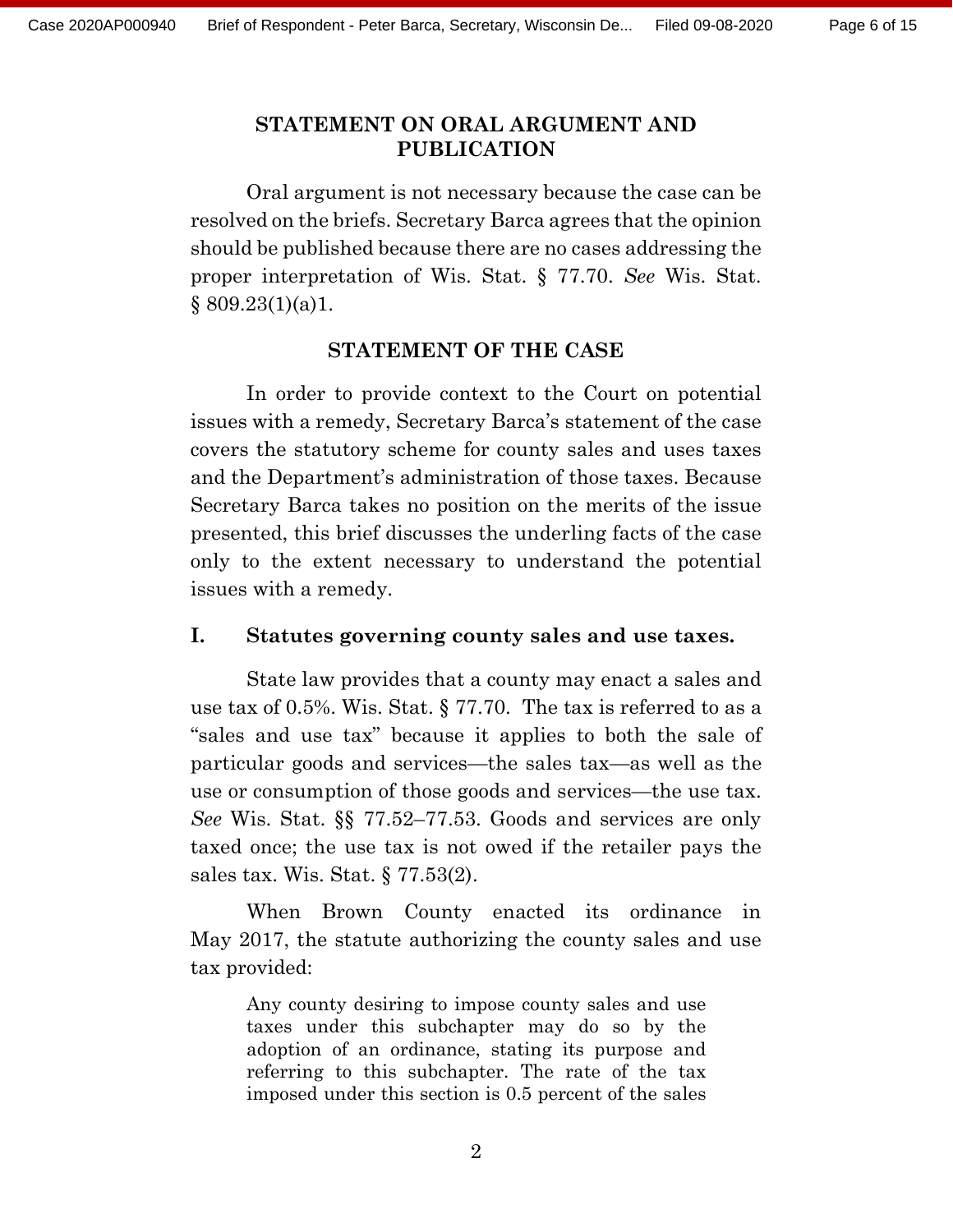price or purchase price. The county sales and use taxes may be imposed only for the purpose of directly reducing the property tax levy and only in their entirety as provided in this subchapter. That ordinance shall be effective on the first day of January, the first day of April, the first day of July or the first day of October. A certified copy of that ordinance shall be delivered to the secretary of revenue at least 120 days prior to its effective date. The repeal of any such ordinance shall be effective on December 31. A certified copy of a repeal ordinance shall be delivered to the secretary of revenue at least 120 days before the effective date of the repeal.

Wis. Stat.  $\S 77.70 (2015–16).$  $\S 77.70 (2015–16).$  $\S 77.70 (2015–16).$ <sup>1</sup> At issue in this case is the requirement that "the county sales and use taxes may be imposed only for the purpose of directly reducing the property tax levy." *Id.*

## **II. The Department's role in administering the county sales and use tax.**

## **A. Reporting and payment of the tax.**

While each county decides whether to impose a tax, the Department has "full power to levy, enforce, and collect county . . . sales and use taxes." Wis. Stat. § 77.76(1). The Department, however, does not transmit taxes collected and remitted by retailers directly to Brown County.

Instead, the Department's payment to the county is based on a formula using the amounts retailers, purchasers, and other filers reported to the Department, regardless of whether the amount was actually paid to the Department. Wis. Stat. § 77.76(3). The statute specifically provides that the

<span id="page-6-0"></span><sup>&</sup>lt;sup>1</sup> The current version of Wis. Stat. § 77.70 was amended since that time, including an added exception under Wis. Stat. § 66.0621(3m) for counties that have an electronics and information technology manufacturing zone. *See* 2017 Wis. Act 17; 2017 Wis. Act 58. The amendments are not relevant here.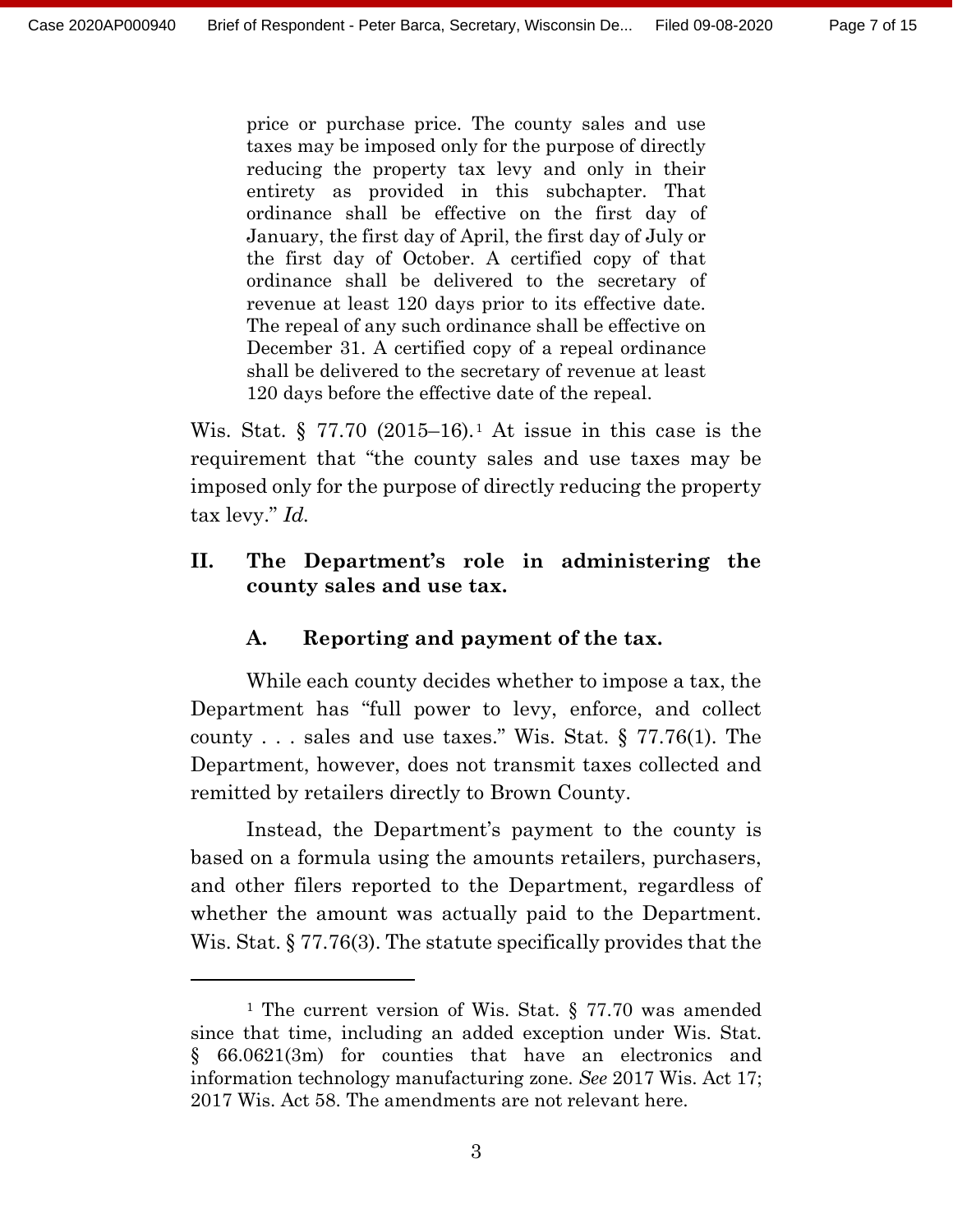Department "shall distribute 98.25 percent of the county taxes reported for each enacting county, minus the county portion of the retailers' discounts, to the county" from "the appropriation under s.  $20.835(4)(g)$ ," known as general program revenue. Wis. Stat. § 77.76(3). While many filers pay the correct amount reported, not all filers pay the full amounts due with their reports. (R. 61:2 ¶ 7.) The Department has the authority to collect unpaid or delinquent sales and use tax. Wis. Stat. § 77.62.

Generally, sales and use taxes are reported and paid quarterly, although large retailers may do this monthly and small retailers may do this annually. The general rule is that sales and use taxes "are due and payable on the last day of the month next succeeding the calendar quarter for which imposed." Wis. Stat. § 77.58(1). Large retailers, those with taxes exceeding \$3,600 per quarter, report sales and use tax on a monthly basis, with the tax "due and payable on the 20th day of the month next succeeding the calendar month for which imposed." Wis. Stat. § 77.58(1)(b). Very small retailers with tax liabilities of \$600 or less are only required to file annually. Wis. Admin. Code Tax § 11.93(1).

The Department is required to make the sales and use tax distribution to the county "no later than 75 days following the last day of the calendar quarter in which such amounts were reported." Wis. Stat. § 77.76(3). In practice, the Department makes monthly sales and use tax payments to counties. (R. 61:3 ¶ 10.) After the Brown County ordinance took effect on January 1, 2018, the Department paid counties, including Brown County, on February 28, 2018, based on all sales and use tax reports received between January 16 and February 15, 2018. (R. 61:3  $\parallel$  11.) From the enactment of the Brown County sales and use tax to the time of the summary judgment motion below, the Department made a total of 12 monthly payments to Brown County, in the total amount of \$22,643,051.49. (R. 61:3 ¶ 12.)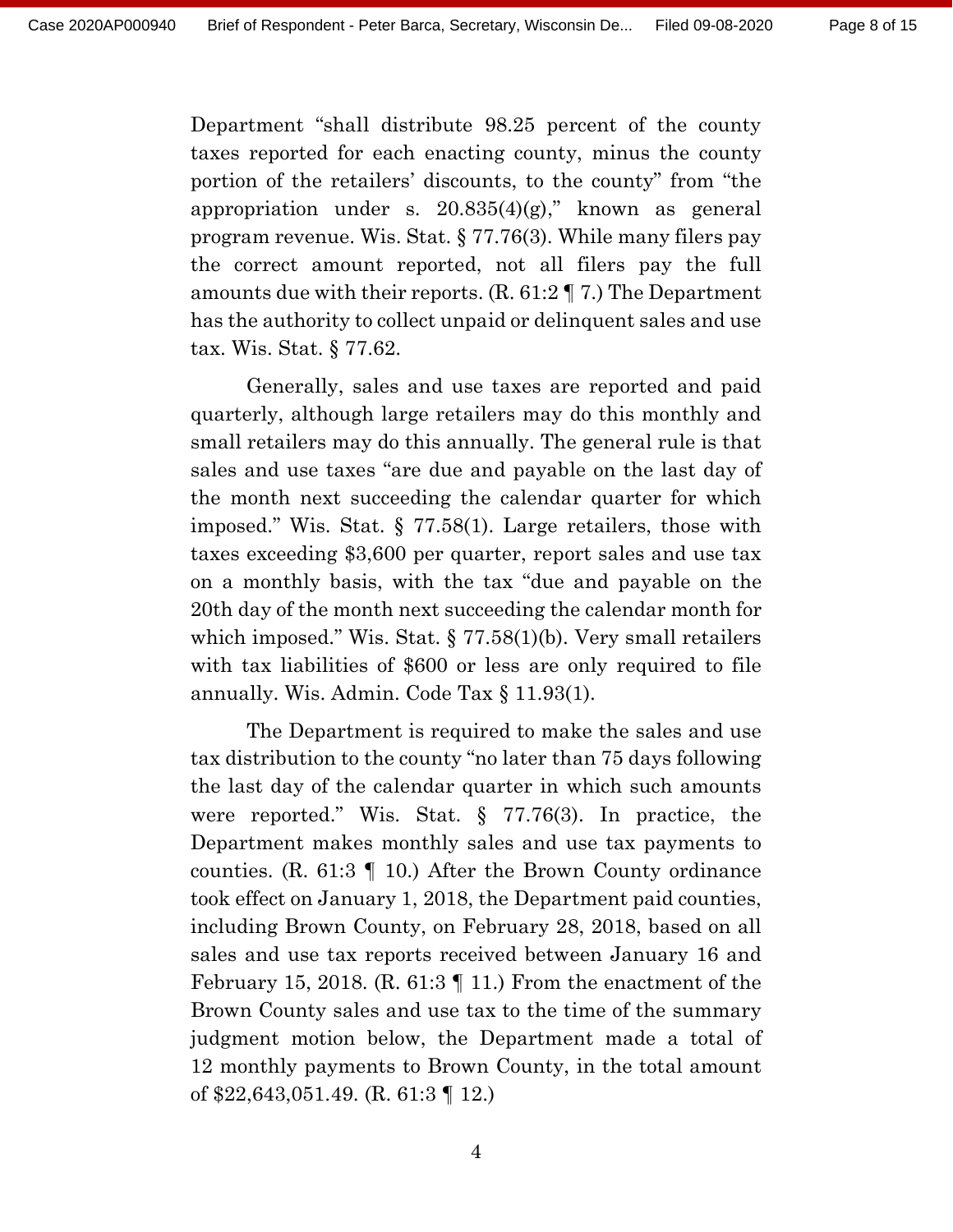#### **B. Rate changes.**

The Department must notify sellers of any changes in the state sales tax rate "at least 30 days prior to the change's effective date and any such change shall take effect on January 1, April 1, July 1, or October 1." Wis. Stat. § 77.61(18). The Department is also required to provide at least 30 days of advance notice for changes to county tax rates. *See* Wis. Stat. §§ 77.61(18), 77.79.

With respect to the Brown County sales and use tax, in October 2017 the Department began notifying the public of the pending change in the tax rate. The Department posted an article in the Wisconsin Tax Bulletin with an email notification sent to subscribers of electronic mailing lists, notified Certified Service Providers and the Streamlined Governing Board, updated its website pages relating to county sales and use tax and tax rates, provided email notice to electronic filers of sale and use tax returns and a letter to paper filers, and notified the Wisconsin Departments of Transportation and Natural Resources who collect tax on certain vehicle registrations. (R. 61:4–5 ¶ 18.) The Department also updated its forms and instructions. (R. 61:4–5 ¶ 18.) The Department provided advance notice of changes to the Brown County sales tax rates because retailers need to adjust their systems for calculating and collecting the tax, which requires the updating of software, websites, applications, or even manual tables.  $(R, 61.5 \text{ T} \text{ 19.})$ 

#### **C. Procedures for sales and use tax refunds.**

Both retailers and purchasers may file for sales and use tax refunds. A person may, with some exceptions, "file with the department a claim for refund of taxes paid to the department by that person" within four years. Wis. Stat.  $\S 77.59(4)(a)$ .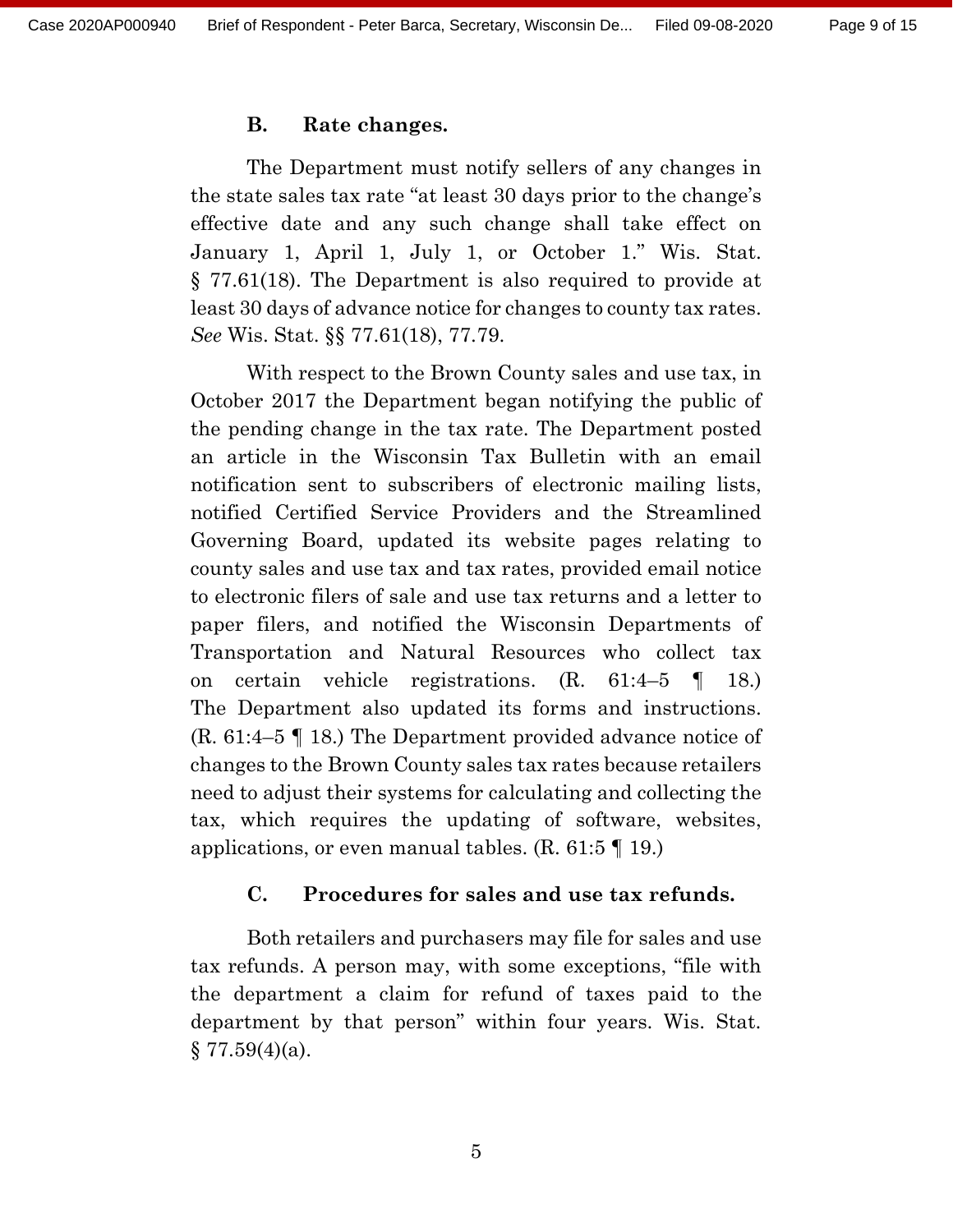A seller requesting a refund must file an amended sales and use tax return either electronically in My Tax Account (the Department's online filing system) or on a paper Form ST-12. (R. 61:3–4 ¶ 14, 6–7 (Ex. A).) If a seller files for a refund, it has to remit refunds to buyers, or if they are not known, to the Department. Wis. Stat. § 77.59(5m).

The Department adjusts the amounts it pays to counties to account for refunds, including interest, which the Department pays to taxpayers. Wis. Stat. § 77.76(3) ("The county taxes distributed shall be increased or decreased to reflect subsequent refunds, audit adjustments, and all other adjustments of the county taxes previously distributed.").

### **III. Relevant procedural history.**

BCTA filed a third party complaint requesting a permanent injunction prohibiting Brown County and the Department "from levying, enforcing, or collecting the Tax and directing [Brown County] and [the Department] to take to-be-specified steps to refund illegally-collected taxes and prevent further collection of the Sales Tax." (R. 9:19–20.) As in this appeal, Secretary Barca took no position on the merits of this case but highlighted issues regarding a potential injunction against collecting the Brown County sales and use tax. (R. 62.) The circuit court did not reach the issue of remedy because it ruled in favor of Brown County on the merits. (R. 103; 115.)

#### **ARGUMENT**

As noted above, Secretary Barca takes no position as to whether Brown County's sales and use tax complies with Wis. Stat. § 77.70. Should this Court hold for BCTA, however, Secretary Barca has several concerns regarding a potential injunction against collection of Brown County's sales and use tax. First, an injunction against collection of the tax may not be the appropriate remedy in this case. Second, any injunction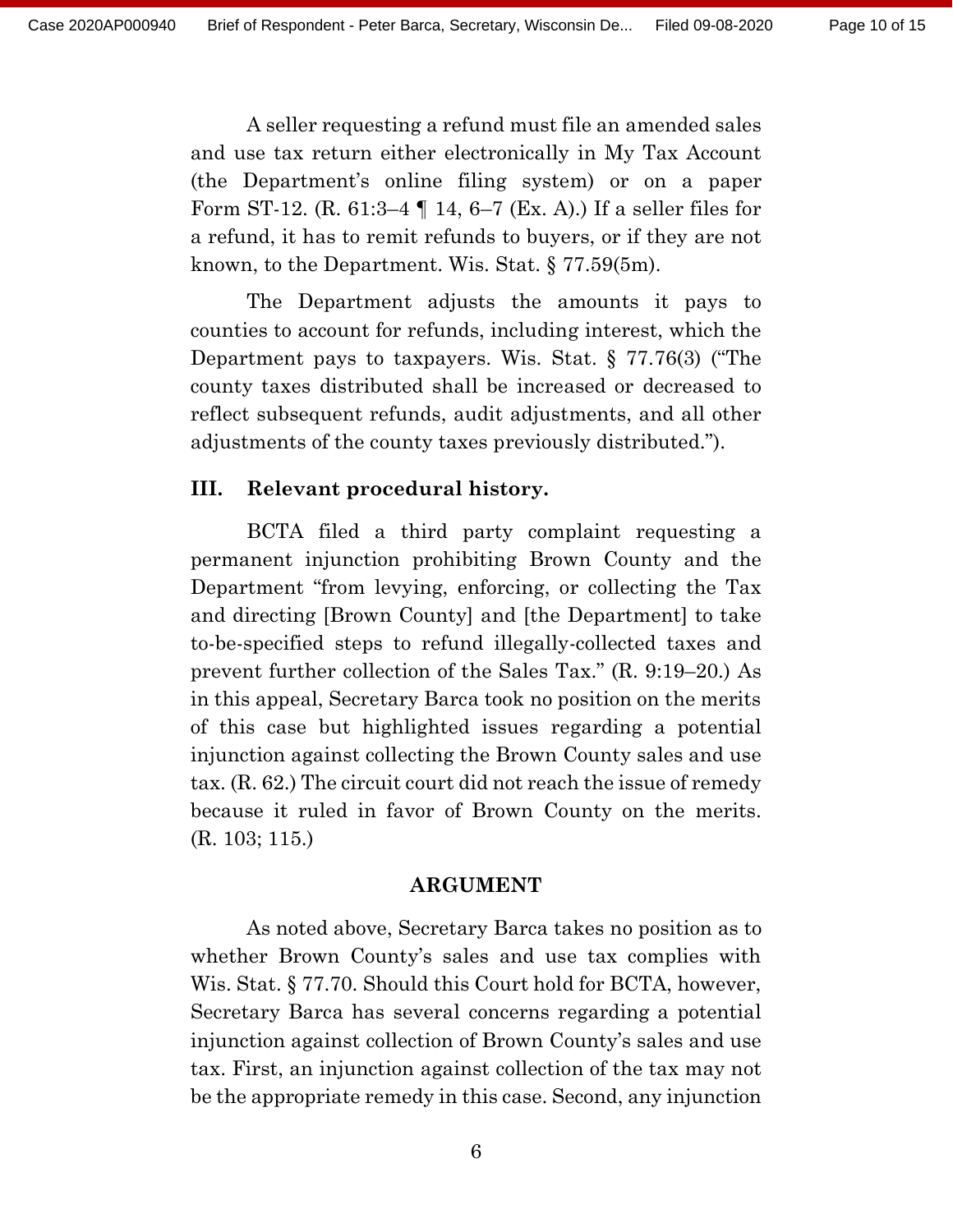should give the Department and retailers time to implement a halt in the collection of the tax.

### **I. An injunction against collection of the tax may not be the appropriate remedy.**

Wisconsin law plainly allows counties to impose a sales tax "for the purpose of directly reducing the property tax levy." Wis. Stat. § 77.70. The issue in this case is not whether Brown County has authority to impose the tax—it clearly does—but whether it uses the tax's proceeds consistent with Wis. Stat. § 77.70. If this Court rules in favor of BCTA, the appropriate remedy may be to direct that the sales and use tax proceeds be used for property tax relief. This may be more practical than enjoining the tax and allowing retailers to pursue refunds, especially since it may not be possible to locate or identify the original buyer who paid the tax in the first instance. *See* Wis. Stat. § 77.59(5m) (if the buyer is not known, any refund amount given to the retailer must be returned to the Department).

Further, if this Court reverses the circuit court on the substantive legal question, it may wish to remand the case to the circuit court for consideration of the proper remedy. *See Sunnyside Feed Co. v. City of Portage*, 222 Wis. 2d 461, 473–74, 588 N.W.2d 278 (Ct. App. 1998) (saying that court "would ordinarily remand for the trial court's further consideration" of whether to enter an injunction). And because BCTA's appeal brief does not address the remedy issue, the Court likely will have insufficient information to weigh whether an injunction is appropriate. Thus, a remand to the circuit court for further consideration would be appropriate.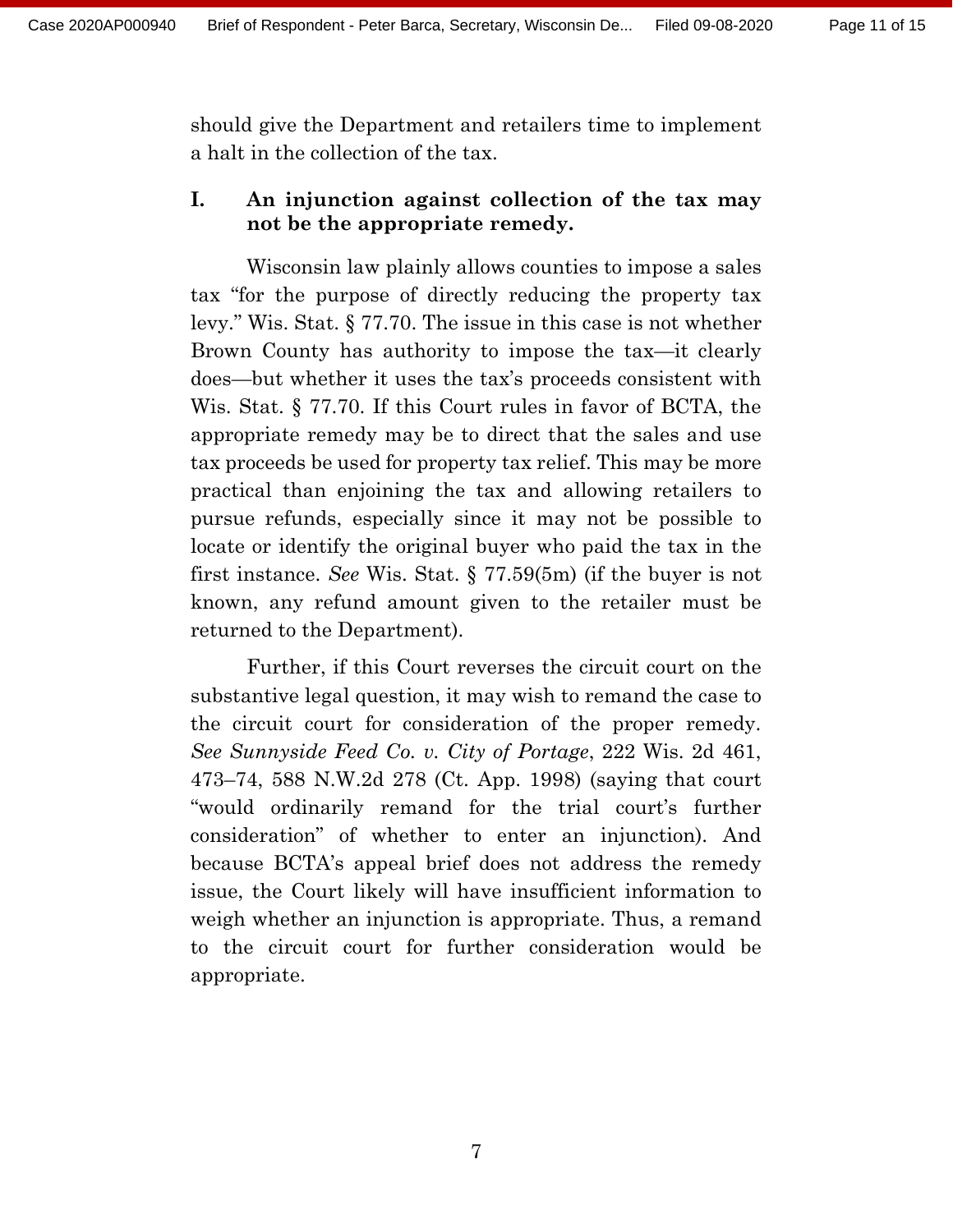## **II. The Department would need time to halt the administration of the Brown County sales and use tax in an orderly fashion.**

If this Court were to direct the circuit court to enjoin the Brown County sales and use tax, the Department would need sufficient time to inform retailers, and retailers would need sufficient time to change their systems to stop the collection of the tax. The Brown County sales and use tax has been in effect since January 1, 2018, and the plans for implementing the tax were in effect for even longer. The ordinance establishing the tax was delivered to the Department in August 2017. (R. 61:4 ¶ 16.) The Department communicated the new rate for Brown County to Brown County sellers in October 2017 to allow them to begin collecting the correct amount after January 1, 2018. (R. 61:4–5 ¶ 18.)

As Secretary Barca explained to the circuit court on summary judgment, sales and use tax rates need to be communicated to retailers with sufficient lead time for them to alter their method for collecting the correct amount—whether that is software, mobile applications, or even hand tables. (R. 61:4–5  $\P\P$  17–19.) For this reason, Wisconsin law requires the repeal of a county tax to take place at the end of the year. Wis. Stat. § 77.70. In addition, the Department must provide at least 30 days' notice for changes to county tax rates, which can only take effect on January 1, April 1, July 1, or October 1. *See* Wis. Stat. §§ 77.61(18), 77.79 (applying statutes like Wis. Stat. § 77.61(18) to county sales and use taxes). An immediate injunction changing the rate that retailers collect will cause confusion among retailers selling in Brown County. If this Court were to rule for BCTA and order the circuit court to enter an injunction, it should instruct the circuit court to build into the injunction, at a minimum, a period of 30 to 60 days to allow the Department to give proper notice to all sellers collecting the tax. That will allow the Department to communicate any changes to the tax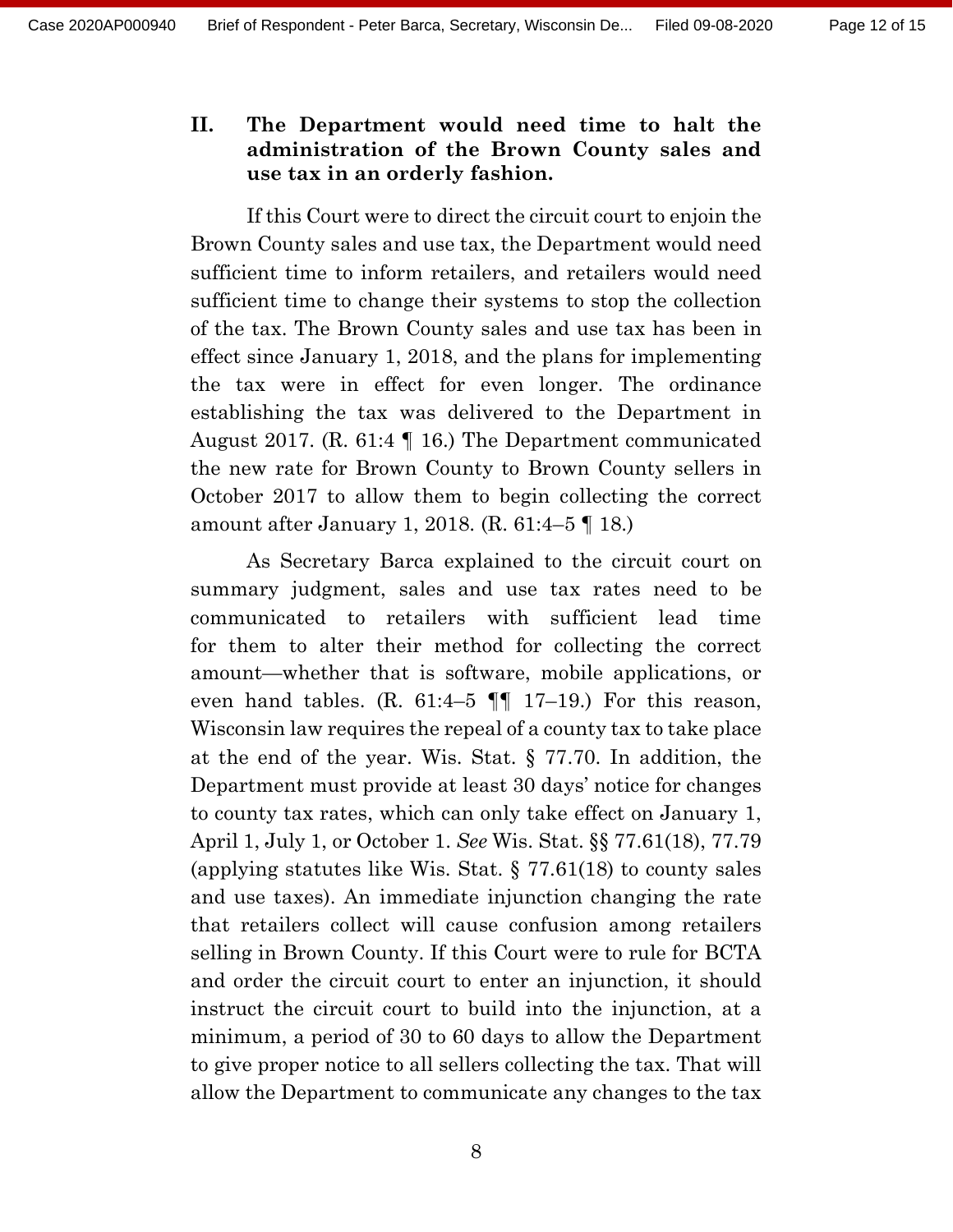to retailers in Brown County, who can then change their collection practices.

### **CONCLUSION**

Secretary Barca respectfully requests that, if this Court rules in favor of BCTA on the merits, that it consider whether an injunction against the Brown County sales and use tax is appropriate and whether to remand the case to the circuit court for consideration of the appropriate remedy. If the Court concludes that an injunction is appropriate, then Secretary Barca respectfully requests that this Court instruct the circuit court that any injunction should give the Department sufficient time to stop collection of the tax in an orderly fashion.

Dated this 2nd day of September, 2020.

Respectfully submitted,

JOSHUA L. KAUL Attorney General of Wisconsin

Brian Xeenan

BRIAN P. KEENAN Assistant Attorney General State Bar #1056525

Attorneys for Third-Party Defendant-Respondent

Wisconsin Department of Justice Post Office Box 7857 Madison, Wisconsin 53707-7857 (608) 266-0020 (608) 294-2907 (Fax) keenanbp@doj.state.wi.us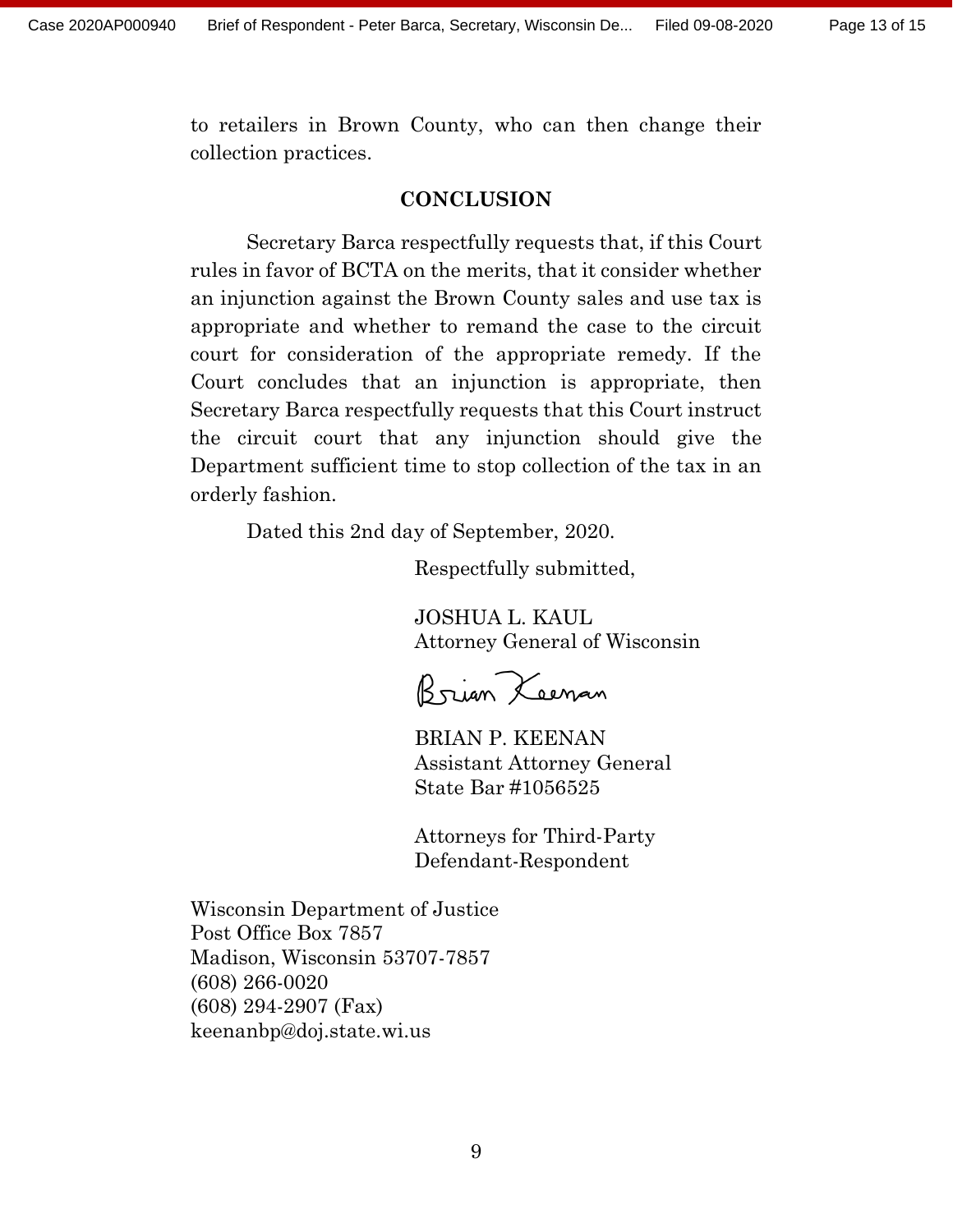### **CERTIFICATION**

I hereby certify that this brief conforms to the rules contained in Wis. Stat.  $\S$  809.19(8)(b) and (c) for a brief produced with a proportional serif font. The length of this brief is 2565 words.

Dated this 2nd day of September, 2020.

Brian Keenan

BRIAN P. KEENAN Assistant Attorney General